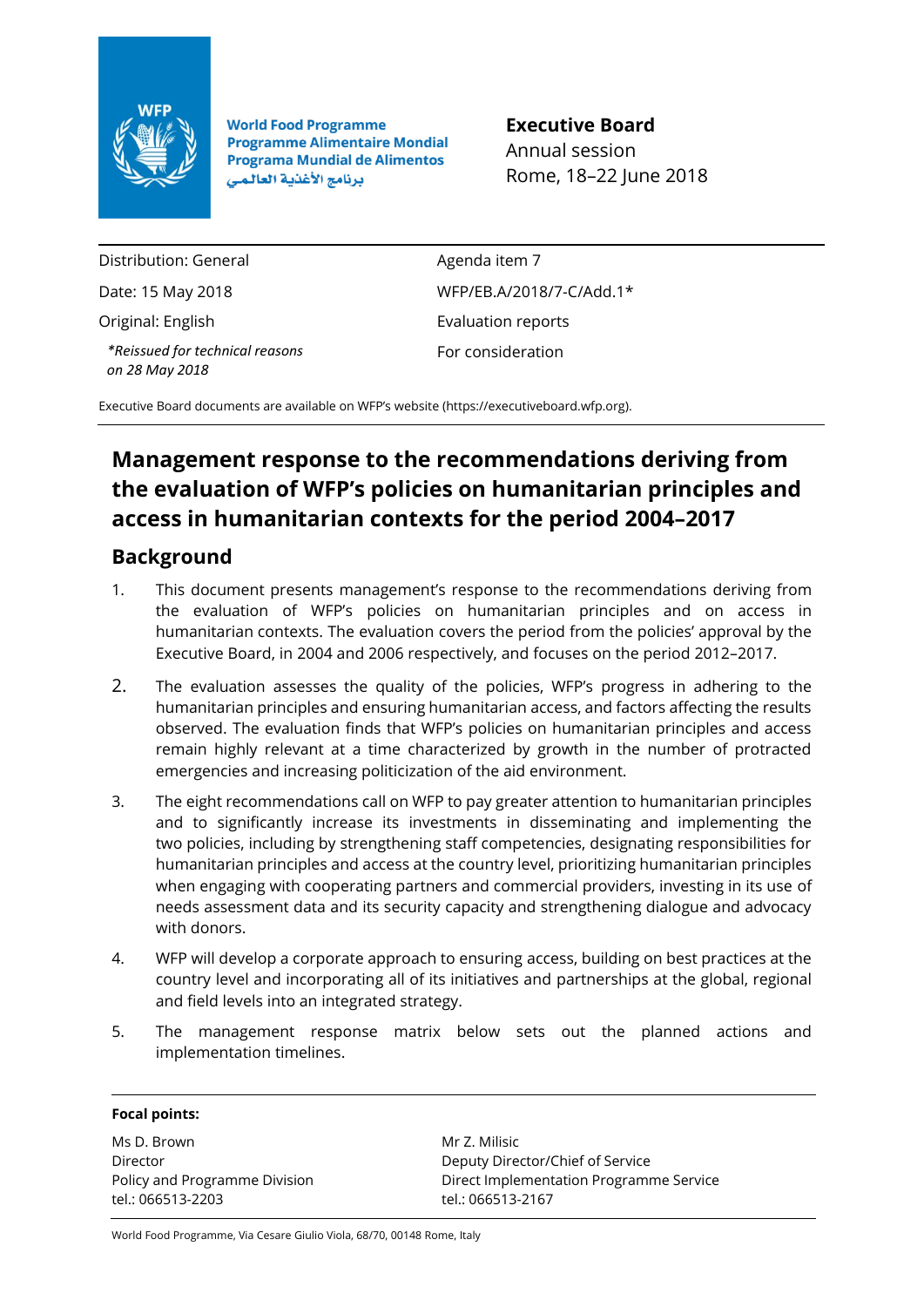| MANAGEMENT RESPONSE TO THE RECOMMENDATIONS DERIVING FROM THE EVALUATION OF WFP'S POLICIES ON HUMANITARIAN PRINCIPLES AND<br><b>ACCESS IN HUMANITARIAN CONTEXTS FOR THE PERIOD 2004-2017</b> |                                                                                                                                 |                                            |                                                                                                                                                                                                 |                                                                   |  |
|---------------------------------------------------------------------------------------------------------------------------------------------------------------------------------------------|---------------------------------------------------------------------------------------------------------------------------------|--------------------------------------------|-------------------------------------------------------------------------------------------------------------------------------------------------------------------------------------------------|-------------------------------------------------------------------|--|
|                                                                                                                                                                                             | Recommendation                                                                                                                  | <b>Action by</b>                           | Management response and action taken                                                                                                                                                            | Implementation<br>deadline                                        |  |
| <b>Recommendation 1: Policy dissemination</b>                                                                                                                                               |                                                                                                                                 | Policy and<br>Programme<br>Division (OSZ); | Agreed.                                                                                                                                                                                         | Completion in 2019                                                |  |
| Strengthen the dissemination and operationalization of<br>the policies on access and humanitarian principles:                                                                               |                                                                                                                                 |                                            | Short versions of the policy documents will be developed and<br>integrated into other corporate guidance materials, including those                                                             |                                                                   |  |
| $\bullet$                                                                                                                                                                                   | develop and compile short versions of the policies<br>and ensure their integration in core institutional                        | Human<br>Resources                         | for emergency field operations, the Integrated Road Map, enterprise<br>risk management and emergency preparedness and response.                                                                 |                                                                   |  |
|                                                                                                                                                                                             | guidance;                                                                                                                       | Division (HRM)                             | Staff in regional bureaux and country offices will be made more aware<br>of the guidance manual and training materials on access in                                                             |                                                                   |  |
| • ا                                                                                                                                                                                         | share guidance and training materials more widely<br>and adapt them to specific contexts where                                  |                                            | humanitarian operations.                                                                                                                                                                        |                                                                   |  |
|                                                                                                                                                                                             | necessary;                                                                                                                      |                                            | Statements that reflect accountability for adherence to humanitarian<br>principles and implementation of access policies will be incorporated                                                   |                                                                   |  |
|                                                                                                                                                                                             | increase the accountability of country directors for<br>policy implementation;                                                  |                                            |                                                                                                                                                                                                 | into the annual assurance statements issued by country directors. |  |
| ∣ •                                                                                                                                                                                         | strengthen communications on the humanitarian<br>principles with host governments, de facto<br>authorities and communities; and |                                            | The guidance and training disseminated will encourage country<br>offices to strengthen their communications on humanitarian<br>principles with various stakeholders.                            |                                                                   |  |
|                                                                                                                                                                                             | clarify outstanding policy issues in new guidance<br>and training.                                                              |                                            | Outstanding issues with regard to the policies, such as engagement<br>with non-state armed groups, will be clarified and incorporated into<br>existing and new guidance and training materials. |                                                                   |  |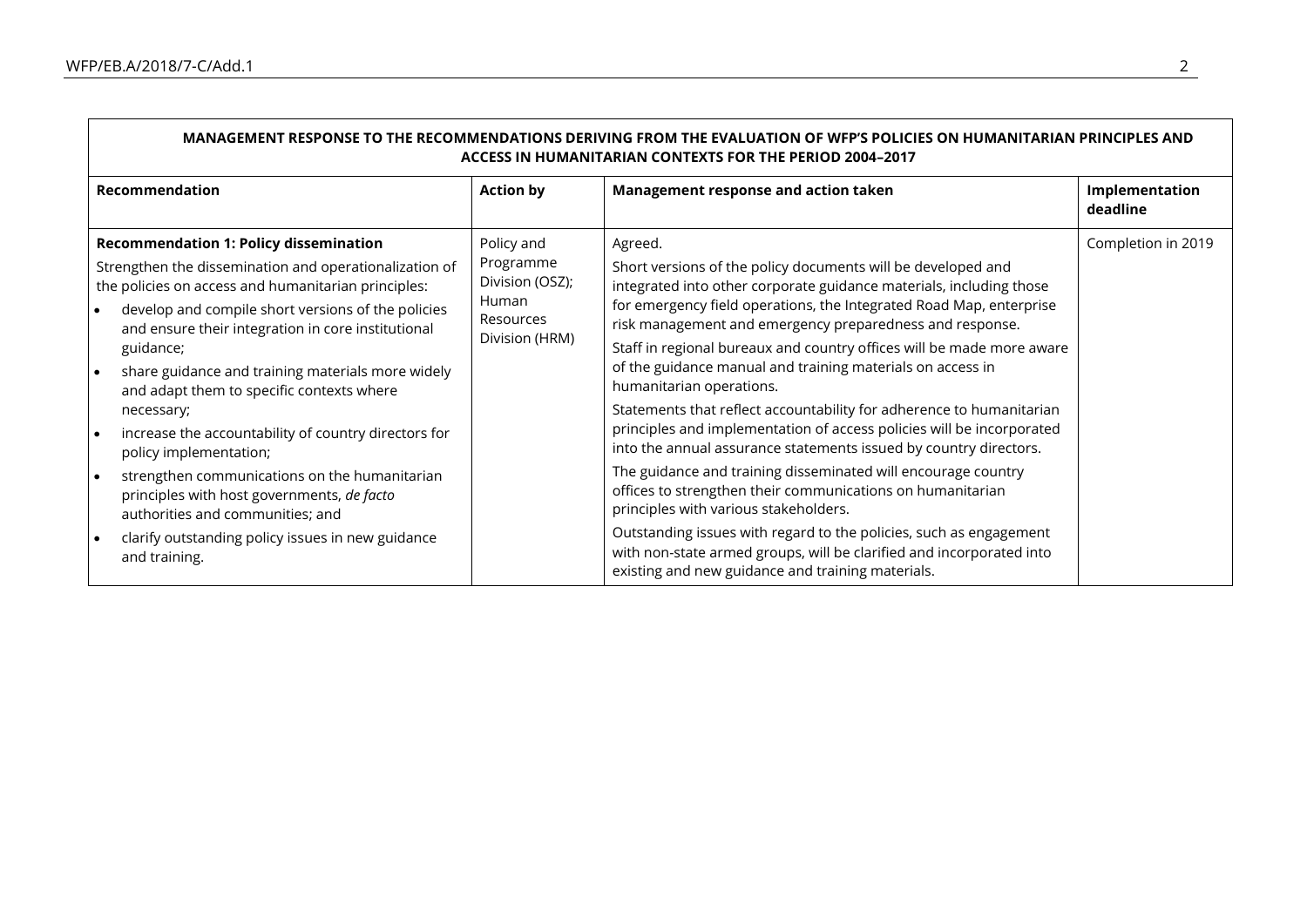| MANAGEMENT RESPONSE TO THE RECOMMENDATIONS DERIVING FROM THE EVALUATION OF WFP'S POLICIES ON HUMANITARIAN PRINCIPLES AND<br>ACCESS IN HUMANITARIAN CONTEXTS FOR THE PERIOD 2004-2017                                                                                                                                                                                                                                                                                                                                                                                                                                                                |                  |                                                                                                                                                                                                                                                                                                                                                                                                                                                                                                                                                                                                                                                                                                                                                                                                                                                                                                                                              |                            |
|-----------------------------------------------------------------------------------------------------------------------------------------------------------------------------------------------------------------------------------------------------------------------------------------------------------------------------------------------------------------------------------------------------------------------------------------------------------------------------------------------------------------------------------------------------------------------------------------------------------------------------------------------------|------------------|----------------------------------------------------------------------------------------------------------------------------------------------------------------------------------------------------------------------------------------------------------------------------------------------------------------------------------------------------------------------------------------------------------------------------------------------------------------------------------------------------------------------------------------------------------------------------------------------------------------------------------------------------------------------------------------------------------------------------------------------------------------------------------------------------------------------------------------------------------------------------------------------------------------------------------------------|----------------------------|
| Recommendation                                                                                                                                                                                                                                                                                                                                                                                                                                                                                                                                                                                                                                      | <b>Action by</b> | Management response and action taken                                                                                                                                                                                                                                                                                                                                                                                                                                                                                                                                                                                                                                                                                                                                                                                                                                                                                                         | Implementation<br>deadline |
| <b>Recommendation 2: Prioritization of principles</b><br>Put in place measures to increase the priority given to<br>neutrality, impartiality and operational independence<br>relative to access and humanity:<br>ensure that humanitarian principles are taken into<br>account in the development of other policies and<br>strategies;<br>identify triggers for corporate decisions on complex<br>trade-offs; and<br>increase the coherence of efforts relating to<br>cross-cutting issues such as gender, protection and<br>accountability to affected populations.                                                                                | OSZ              | Partially agreed.<br>Future policies and strategies will take humanitarian principles into<br>account, thereby contributing to greater overall coherence among<br>WFP's policies.<br>Guidance materials and direct support to operations will include<br>clearer advice to country offices on when and how to raise issues<br>related to complex trade-offs with regional bureaux and<br>headquarters. Corporate decisions on complex trade-offs are too<br>context-specific to allow the establishment of triggers.<br>Coherent actions to address cross-cutting issues will be ensured<br>through enhanced coordination and consolidation at and among the<br>central, regional and country levels.                                                                                                                                                                                                                                        | Completion in 2018         |
| <b>Recommendation 3: Staff capacity</b><br>Considerably strengthen staff competencies on<br>humanitarian principles and access, particularly in<br>complex emergency situations:<br>provide standard, mandatory induction, including<br>on access and humanitarian principles, to all WFP<br>personnel;<br>develop tailored training modules on humanitarian<br>$\bullet$<br>principles and access for existing trainings, including<br>compulsory online courses;<br>strengthen mentoring, continue supporting the<br>$\bullet$<br>Centre of Competence on Humanitarian Negotiation<br>and enable the deployment of experienced national<br>staff; | HRM; OSZ         | Partially agreed.<br>E-learning modules on humanitarian access will be developed and<br>included in WFP learning platforms. A training course on access, which<br>includes adherence to humanitarian principles, has been finalized and<br>is being offered to regional bureaux and country offices. Modules on<br>humanitarian access and principles will be inserted into all relevant<br>WFP training programmes.<br>Training materials will target specific groups of staff but will be<br>available to all staff members and their use will be encouraged<br>throughout WFP. They will not however be made compulsory for<br>all staff.<br>WFP will strengthen peer exchanges and its overall cooperation with<br>the Centre of Competence on Humanitarian Negotiation through the<br>secondment of a senior adviser to the centre and the participation of<br>WFP staff in events, workshops and the Centre's<br>fellowship programme. | Completion in 2019         |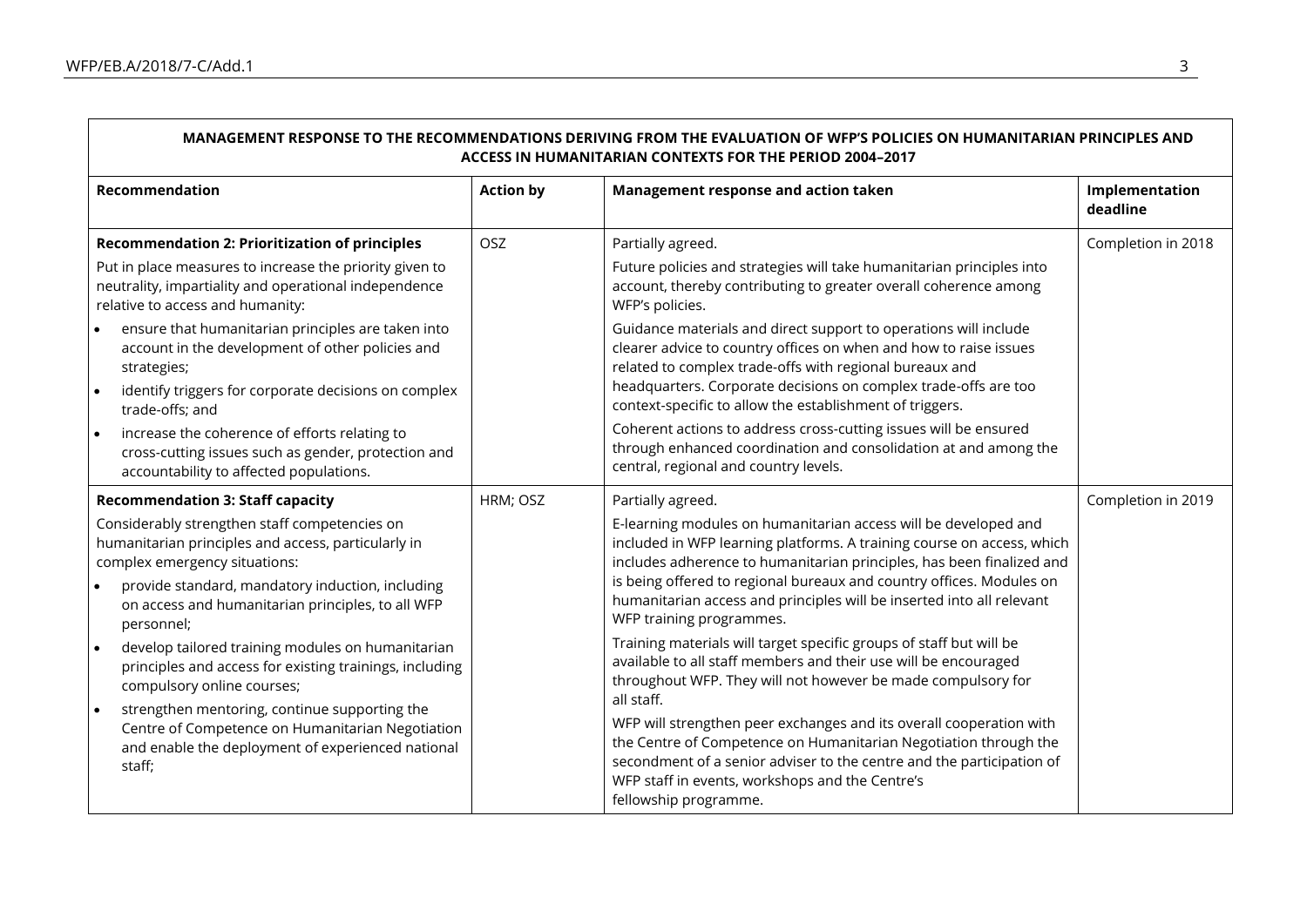| MANAGEMENT RESPONSE TO THE RECOMMENDATIONS DERIVING FROM THE EVALUATION OF WFP'S POLICIES ON HUMANITARIAN PRINCIPLES AND<br>ACCESS IN HUMANITARIAN CONTEXTS FOR THE PERIOD 2004-2017                                                                                                                                                                                                                                                                                                                                                                                                                                   |                                                                                                                     |                                                                                                                                                                                                                                                                                                                                                                                                                                                                                      |                            |  |
|------------------------------------------------------------------------------------------------------------------------------------------------------------------------------------------------------------------------------------------------------------------------------------------------------------------------------------------------------------------------------------------------------------------------------------------------------------------------------------------------------------------------------------------------------------------------------------------------------------------------|---------------------------------------------------------------------------------------------------------------------|--------------------------------------------------------------------------------------------------------------------------------------------------------------------------------------------------------------------------------------------------------------------------------------------------------------------------------------------------------------------------------------------------------------------------------------------------------------------------------------|----------------------------|--|
| Recommendation                                                                                                                                                                                                                                                                                                                                                                                                                                                                                                                                                                                                         | <b>Action by</b>                                                                                                    | Management response and action taken                                                                                                                                                                                                                                                                                                                                                                                                                                                 | Implementation<br>deadline |  |
| assign operational responsibility for issues relating<br>to humanitarian principles and access to a field<br>management position reporting to the<br>country director;<br>facilitate peer exchanges;<br>$\bullet$                                                                                                                                                                                                                                                                                                                                                                                                      |                                                                                                                     | Adherence to humanitarian principles and implementation of access<br>policies will be included in the terms of reference of regional<br>humanitarian advisers. Mentoring on the principles and access will<br>also be included in the terms of reference of staff members on<br>temporary deployment.                                                                                                                                                                                |                            |  |
| include humanitarian principles and access in the<br>terms of reference of all regional<br>humanitarian advisers;<br>ensure adequate field capacity for analysing and<br>documenting principled access issues in L3 and                                                                                                                                                                                                                                                                                                                                                                                                |                                                                                                                     | Responsibility for coordinating humanitarian access and principles<br>already rests with country directors and/or emergency coordinators.<br>While capacity for analysing and documenting issues concerning the<br>principles and access in Level 3 and Level 2 emergencies could be<br>improved, the current corporate structure for addressing such                                                                                                                                |                            |  |
| L2 emergency responses; and<br>ensure compliance with programme<br>criticality processes.                                                                                                                                                                                                                                                                                                                                                                                                                                                                                                                              |                                                                                                                     | challenges - the director-level advisory group on access and its<br>technical access cell - is deemed adequate for ensuring coordination<br>and support throughout WFP. Guidance on programme criticality will<br>be strengthened in order to promote compliance.                                                                                                                                                                                                                    |                            |  |
| Recommendation 4: Partnership -<br>cooperating partners<br>Give more priority to humanitarian principles in all<br>elements of engagement with cooperating partners:<br>exchange with donors on good practices;<br>integrate humanitarian principles into standardized<br>$\bullet$<br>partner selection and due diligence, field-level<br>agreements, assessment and training;<br>strengthen WFP's monitoring capacity;<br>➤<br>better define the standards for accountability to<br>affected populations expected of partners; and<br>improve joint planning and communication with<br>partners, including on risks. | Operations<br>Services<br>Department (OS);<br>OSZ;<br>Performance<br>Management and<br>Monitoring<br>Division (RMP) | Agreed.<br>Principled humanitarian action and accountability to affected<br>populations are included in the due diligence process for selecting<br>partners and will be further highlighted in field-level agreements and<br>strengthened throughout the programme cycle, including through<br>joint planning and communications.<br>WFP's own monitoring capacity will be improved and increased in line<br>with the new corporate results framework and<br>performance indicators. | Completion in 2019         |  |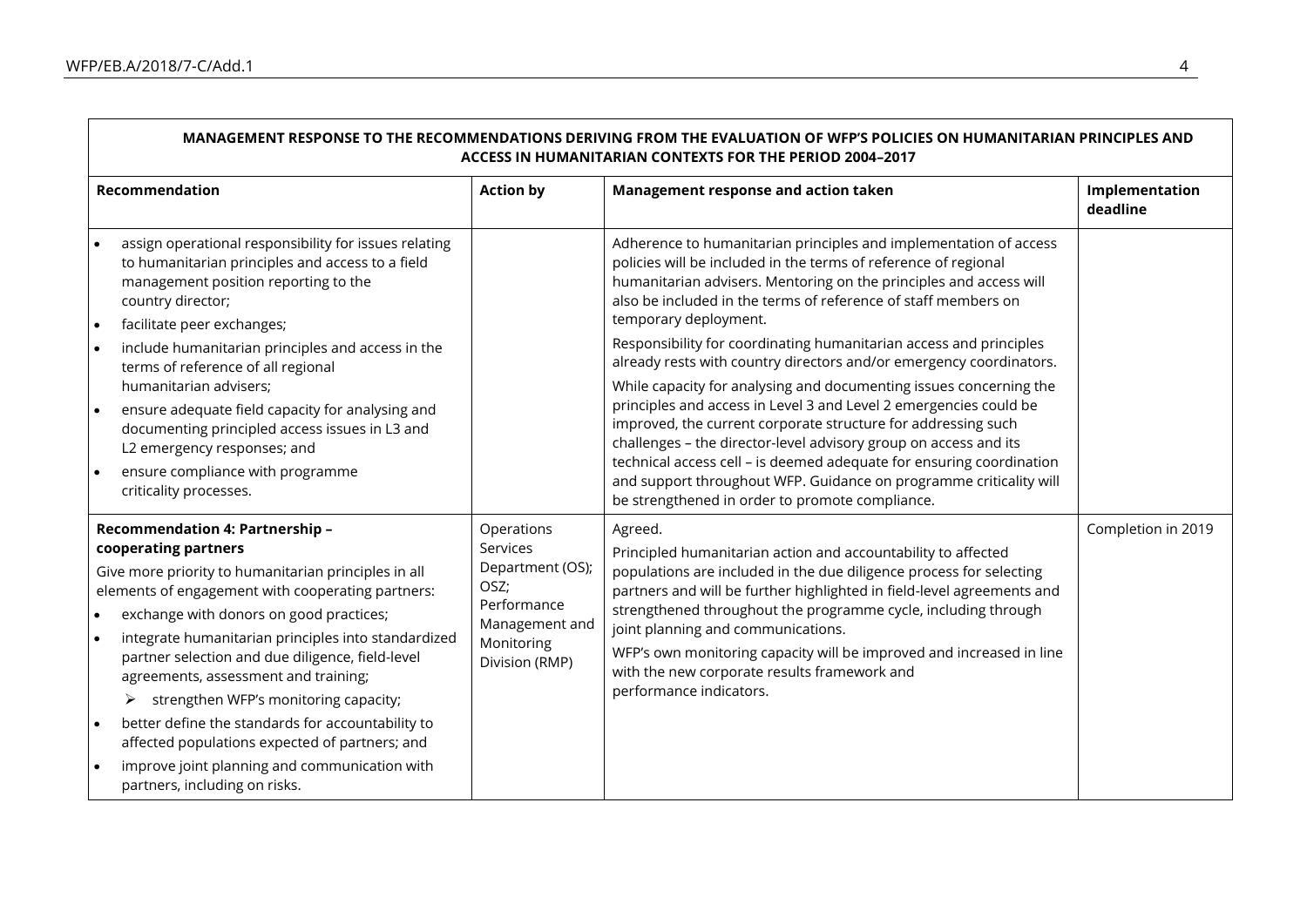Г

| MANAGEMENT RESPONSE TO THE RECOMMENDATIONS DERIVING FROM THE EVALUATION OF WFP'S POLICIES ON HUMANITARIAN PRINCIPLES AND<br>ACCESS IN HUMANITARIAN CONTEXTS FOR THE PERIOD 2004-2017                                                                                                                                                                                                                                                                                                                                                          |                                |                                                                                                                                                                                                                                                                                                                                                                                                                                                                                                                                                                                                                                                                                                                                                                                                                                                                                                                            |                            |
|-----------------------------------------------------------------------------------------------------------------------------------------------------------------------------------------------------------------------------------------------------------------------------------------------------------------------------------------------------------------------------------------------------------------------------------------------------------------------------------------------------------------------------------------------|--------------------------------|----------------------------------------------------------------------------------------------------------------------------------------------------------------------------------------------------------------------------------------------------------------------------------------------------------------------------------------------------------------------------------------------------------------------------------------------------------------------------------------------------------------------------------------------------------------------------------------------------------------------------------------------------------------------------------------------------------------------------------------------------------------------------------------------------------------------------------------------------------------------------------------------------------------------------|----------------------------|
| Recommendation                                                                                                                                                                                                                                                                                                                                                                                                                                                                                                                                | <b>Action by</b>               | Management response and action taken                                                                                                                                                                                                                                                                                                                                                                                                                                                                                                                                                                                                                                                                                                                                                                                                                                                                                       | Implementation<br>deadline |
| Recommendation 5: Partnership -<br>commercial partners<br>Increase policy awareness, guidance and training<br>opportunities for commercial partners:<br>provide guidance and training on how to handle<br>sensitive situations;<br>require reports on humanitarian principles and<br>$\bullet$<br>accept costs linked to compliance with humanitarian<br>principles where necessary; and<br>where there are risks to compliance with<br>humanitarian principles, rely more strongly on WFP<br>transport assets and staff.                     | Supply Chain<br>Division (OSC) | Partially agreed.<br>Humanitarian principles will be fully integrated into the selection and<br>due diligence processes for contractors, with guidance and training on<br>how to handle sensitive situations provided as required.<br>WFP accepts the costs associated with compliance with<br>humanitarian principles.<br>WFP pursues a policy of relying on the local economy and capacity for<br>its transport operations wherever possible and appropriate, rather<br>than importing its own assets or staff.                                                                                                                                                                                                                                                                                                                                                                                                          | Completion in 2019         |
| <b>Recommendation 6: Needs assessment</b><br>Continue investing in and further strengthen needs<br>assessment and the use of needs assessment data:<br>continue investing in vulnerability analysis and<br>mapping;<br>develop a coherent corporate position on how to<br>react when host governments seek to significantly<br>challenge or influence needs assessment data;<br>work more actively with the Food Security Cluster to<br>track and document sector coverage of needs; and<br>use partner data more actively for triangulation. | <b>OS</b>                      | Agreed.<br>WFP recognizes the important role of vulnerability analysis and<br>mapping (VAM) in assessing the needs of the most vulnerable people<br>in order to inform selection of the most appropriate response. By<br>leveraging innovative technologies such as mobile VAM, web-based<br>surveys, innovative two-way communication tools and high-resolution<br>spatial analysis, WFP is well positioned to reach affected populations<br>in areas where humanitarian access is constrained.<br>The Private Sector Partnerships Division (PGP) is working with existing<br>and prospective private sector partners such as Tableau, Facebook,<br>Cisco and Google on WFP's priority actions to strengthen its capacity<br>in managing big data challenges. This work includes strengthening the<br>digital identification of beneficiaries, mapping and data collection,<br>connectivity and communications solutions. | Completion in 2019         |

┑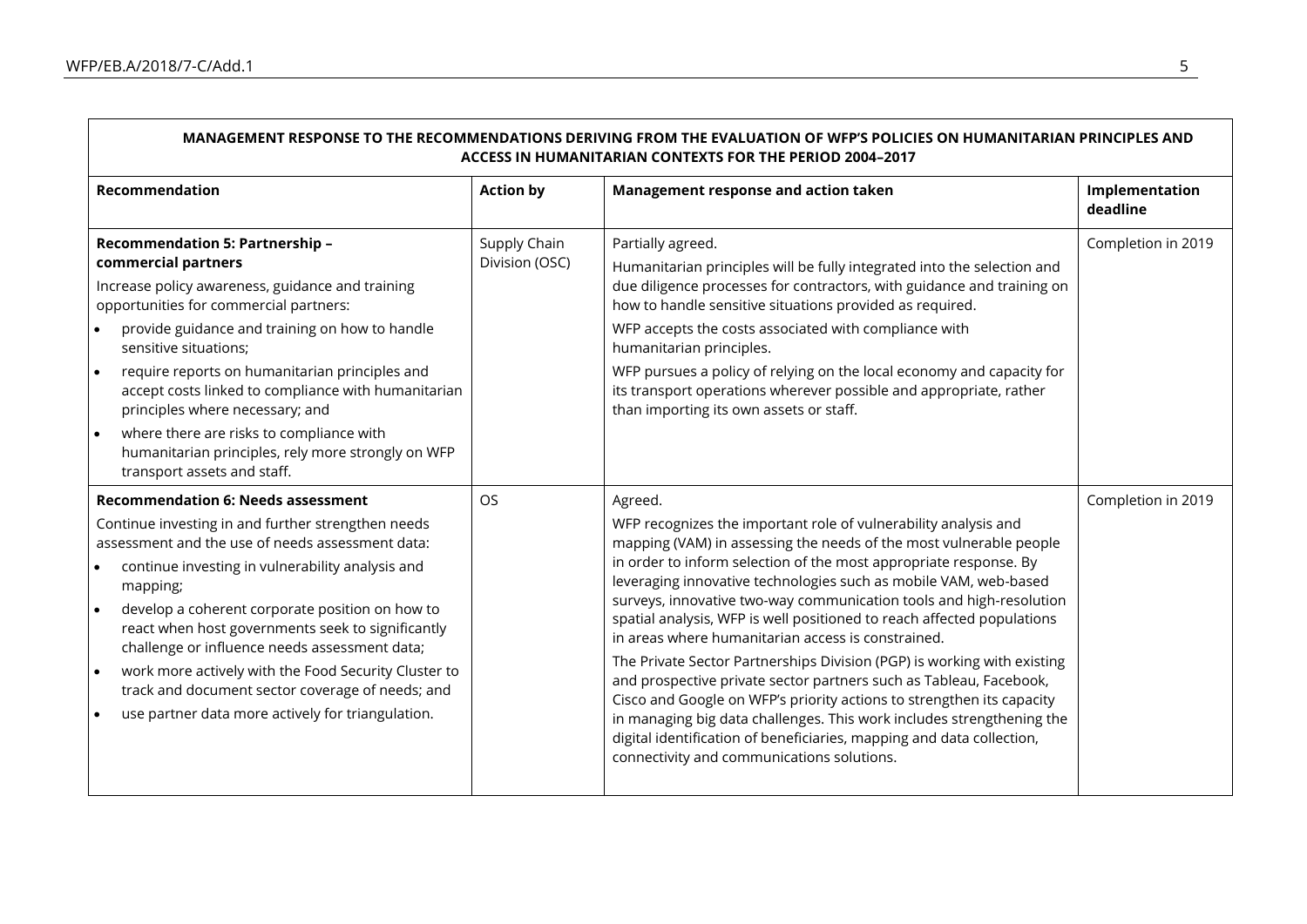| MANAGEMENT RESPONSE TO THE RECOMMENDATIONS DERIVING FROM THE EVALUATION OF WFP'S POLICIES ON HUMANITARIAN PRINCIPLES AND<br><b>ACCESS IN HUMANITARIAN CONTEXTS FOR THE PERIOD 2004-2017</b> |                  |                                                                                                                                                                                                                                                                                                                                                                                                                                                                                                                                                                                                                                                                                                                                                                                                                                                                                     |                            |  |
|---------------------------------------------------------------------------------------------------------------------------------------------------------------------------------------------|------------------|-------------------------------------------------------------------------------------------------------------------------------------------------------------------------------------------------------------------------------------------------------------------------------------------------------------------------------------------------------------------------------------------------------------------------------------------------------------------------------------------------------------------------------------------------------------------------------------------------------------------------------------------------------------------------------------------------------------------------------------------------------------------------------------------------------------------------------------------------------------------------------------|----------------------------|--|
| Recommendation                                                                                                                                                                              | <b>Action by</b> | Management response and action taken                                                                                                                                                                                                                                                                                                                                                                                                                                                                                                                                                                                                                                                                                                                                                                                                                                                | Implementation<br>deadline |  |
|                                                                                                                                                                                             |                  | WFP will continue to invest in its own VAM capacities and those of its<br>partners through the development of new guidance - on the 72-hour<br>assessment approach, targeting, needs assessment in urban contexts,<br>basic needs analysis, etc. - and a new VAM learning programme, if<br>funding becomes available. A talent pool of staff members and<br>consultants with expertise in VAM has been established to attract new<br>talent and thus boost WFP's VAM capacity.<br>WFP's VAM Unit works closely with food security clusters at the global<br>and country levels on assessing food and other basic needs. Examples<br>of this work include the joint urban assessment project, dialogue on the<br>intersectoral needs framework and joint assessments at the country<br>level, such as the Rohingya emergency vulnerability assessment in<br>Cox's Bazar, Bangladesh. |                            |  |
|                                                                                                                                                                                             |                  | WFP's corporate approach is to foster independent, transparent and<br>methodologically sound needs assessments, use existing secondary<br>data to avoid duplication of data collection and work with partners at<br>all levels. All efforts and plans will be incorporated into a document<br>laying out WFP corporate approach to access in order to establish a<br>consistent approach in all functions and at all levels.                                                                                                                                                                                                                                                                                                                                                                                                                                                        |                            |  |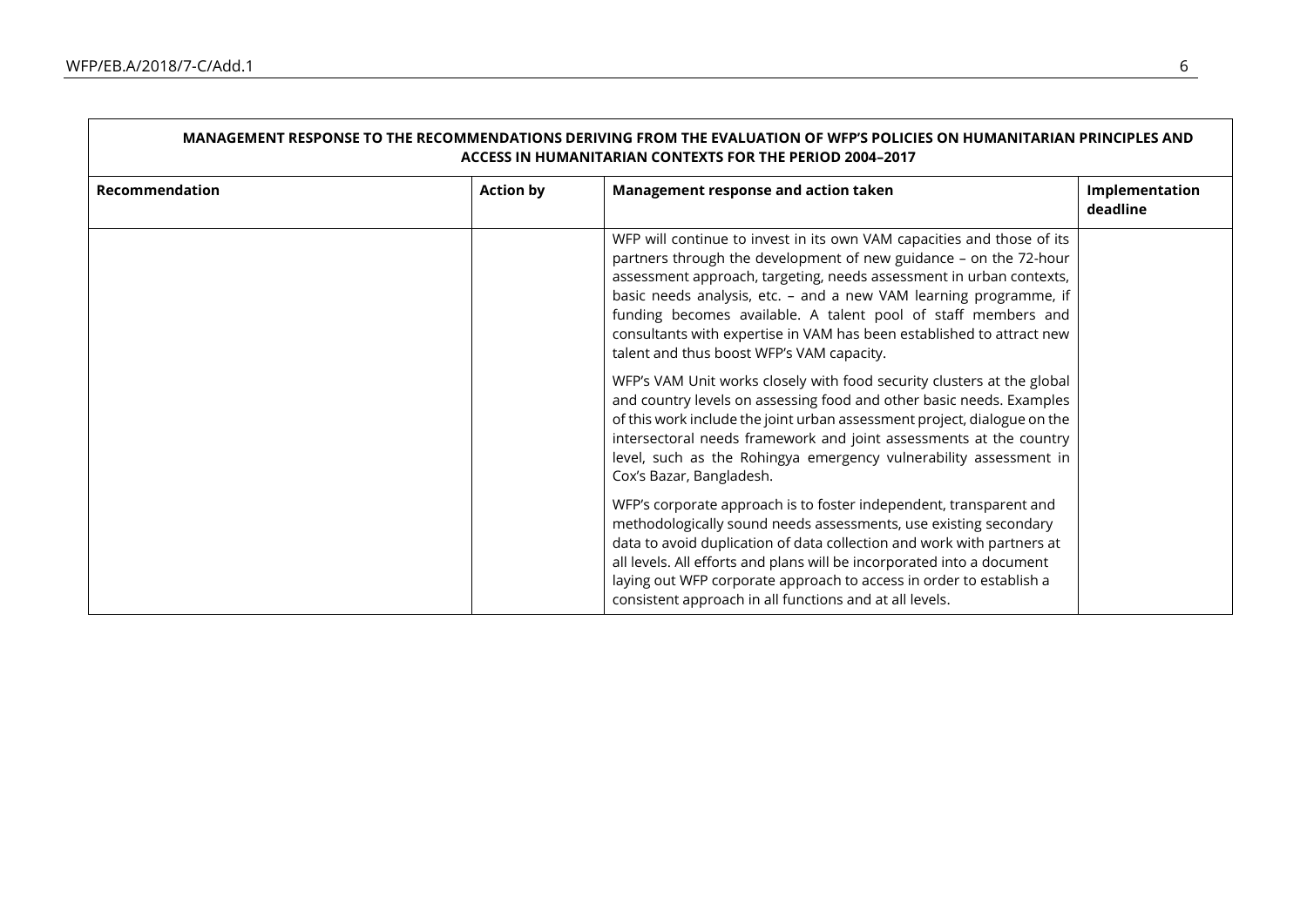| MANAGEMENT RESPONSE TO THE RECOMMENDATIONS DERIVING FROM THE EVALUATION OF WFP'S POLICIES ON HUMANITARIAN PRINCIPLES AND<br>ACCESS IN HUMANITARIAN CONTEXTS FOR THE PERIOD 2004-2017                                                                                                                                                                                                                                                                                                                                                                                                                                                                                                            |                                                                                           |                                                                                                                                                                                                                                                                                                                                                                                                                                                                                                                                                                                                                                                                                                                                                                                                                                                                                                                                                                                                                                                                      |                                |
|-------------------------------------------------------------------------------------------------------------------------------------------------------------------------------------------------------------------------------------------------------------------------------------------------------------------------------------------------------------------------------------------------------------------------------------------------------------------------------------------------------------------------------------------------------------------------------------------------------------------------------------------------------------------------------------------------|-------------------------------------------------------------------------------------------|----------------------------------------------------------------------------------------------------------------------------------------------------------------------------------------------------------------------------------------------------------------------------------------------------------------------------------------------------------------------------------------------------------------------------------------------------------------------------------------------------------------------------------------------------------------------------------------------------------------------------------------------------------------------------------------------------------------------------------------------------------------------------------------------------------------------------------------------------------------------------------------------------------------------------------------------------------------------------------------------------------------------------------------------------------------------|--------------------------------|
| Recommendation                                                                                                                                                                                                                                                                                                                                                                                                                                                                                                                                                                                                                                                                                  | <b>Action by</b>                                                                          | Management response and action taken                                                                                                                                                                                                                                                                                                                                                                                                                                                                                                                                                                                                                                                                                                                                                                                                                                                                                                                                                                                                                                 | Implementation<br>deadline     |
| <b>Recommendation 7: Security</b><br>Strengthen WFP's security capacity in complex<br>emergencies and improve security officers' focus on<br>humanitarian principles and access:<br>continue to prioritize filling security positions in<br>complex emergencies, including by providing<br>sufficient resources, and improve contractual<br>conditions to strengthen retention of security staff;<br>adapt terms of reference for field security officers;<br>$\bullet$<br>and<br>engage WFP's security capacity on operations and<br>$\bullet$<br>programme design.                                                                                                                            | Security Division<br>(RMQ)                                                                | Agreed.<br>WFP gives very high priority to filling security positions, and there are<br>fewer vacant posts in security than in any other functional area. When<br>posts are vacant, temporary solutions and staff are put in place.<br>Terms of reference for security officers will be adapted to encourage<br>and support the officers' engagement in the design and planning of<br>programmes and the implementation of operations.                                                                                                                                                                                                                                                                                                                                                                                                                                                                                                                                                                                                                               | Completion in 2019             |
| <b>Recommendation 8: Donor relations and funding</b><br>8a) Increase and regularize the dialogue with donors on<br>humanitarian principles and access and strengthen<br>principled financing:<br>improve the overview of global and country-level<br>coverage of needs for advocacy with donors;<br>hold regular high-level dialogue with donors on<br>$\bullet$<br>their support for principled response;<br>establish criteria for rejecting funding when<br>$\bullet$<br>conditions conflict with humanitarian principles;<br>use flexible funding strategically in high-risk settings<br>$\bullet$<br>where coverage is low; and<br>strengthen non-government funding sources.<br>$\bullet$ | Government<br>Partnerships<br>Division; OS;<br>Budget and<br>Programming<br>Division; PGP | Agreed.<br>In high-profile emergency responses and other humanitarian<br>situations WFP country offices will engage with the donor community<br>on issues related to humanitarian principles and access. WFP's current<br>approach to partnerships includes increasing the visibility of needs,<br>diversifying its funding sources and entering into dialogue with a<br>range of partners in order to increase flexible and predictable funding<br>to support operations in all situations.<br>WFP's updated programmatic and financial architecture provides<br>opportunities for securing more predictable funding - especially in the<br>form of multi-year contributions - enabling the long-term, consistent<br>and continuous investments that are necessary in order to reduce<br>humanitarian losses and strengthen community resilience over time.<br>Unearmarked funds are allocated by the Strategic Resources<br>Allocation Committee on the basis of corporate priorities and<br>established processes. Through its new private sector partnership and | Completion in 2019<br>and 2020 |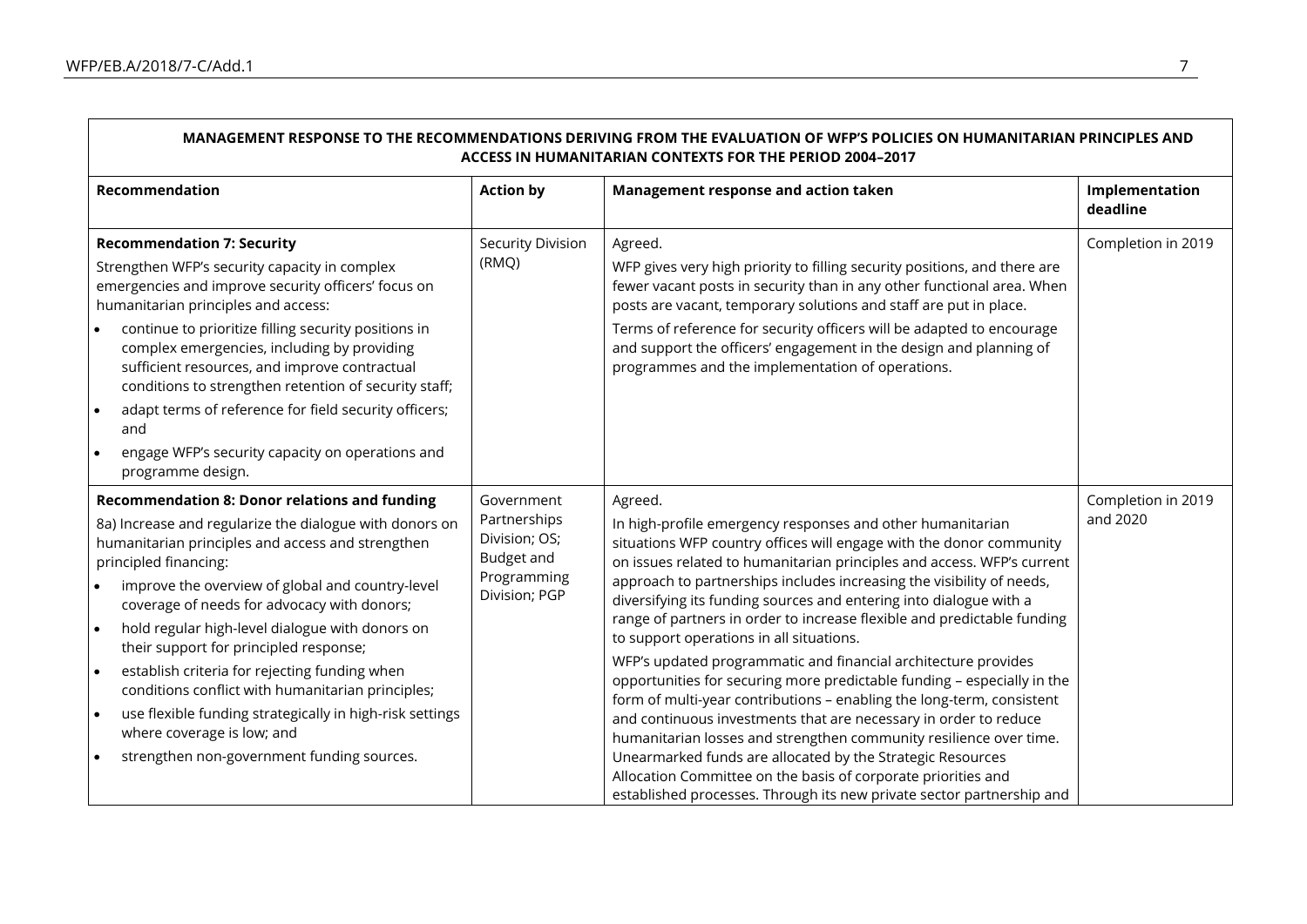Г

| MANAGEMENT RESPONSE TO THE RECOMMENDATIONS DERIVING FROM THE EVALUATION OF WFP'S POLICIES ON HUMANITARIAN PRINCIPLES AND<br><b>ACCESS IN HUMANITARIAN CONTEXTS FOR THE PERIOD 2004-2017</b>                                                                  |                  |                                                                                                                                                                                                                                                                                                                |                            |
|--------------------------------------------------------------------------------------------------------------------------------------------------------------------------------------------------------------------------------------------------------------|------------------|----------------------------------------------------------------------------------------------------------------------------------------------------------------------------------------------------------------------------------------------------------------------------------------------------------------|----------------------------|
| <b>Recommendation</b>                                                                                                                                                                                                                                        | <b>Action by</b> | Management response and action taken                                                                                                                                                                                                                                                                           | Implementation<br>deadline |
| 8b) Advocate for stronger support for all the facets of<br>WFP operations that are critical for principled access,                                                                                                                                           |                  | fundraising strategy WFP is actively engaged in efforts to strengthen<br>funding from non-government sources.                                                                                                                                                                                                  |                            |
| including:<br>application of the Good Humanitarian Donorship<br>commitments and funding according to need;<br>more unconditional funding; and<br>engagement with WFP on programme criticality,<br>acceptable risk and resources needed to<br>mitigate risks. |                  | Every partner must provide WFP with a written guarantee - based on<br>the partnership contract template developed by WFP's Legal Office -<br>that it will adhere to humanitarian principles in conducting its<br>business. Increasing unconditional or flexible funding is the focus of<br>PGP's new strategy. |                            |

┑